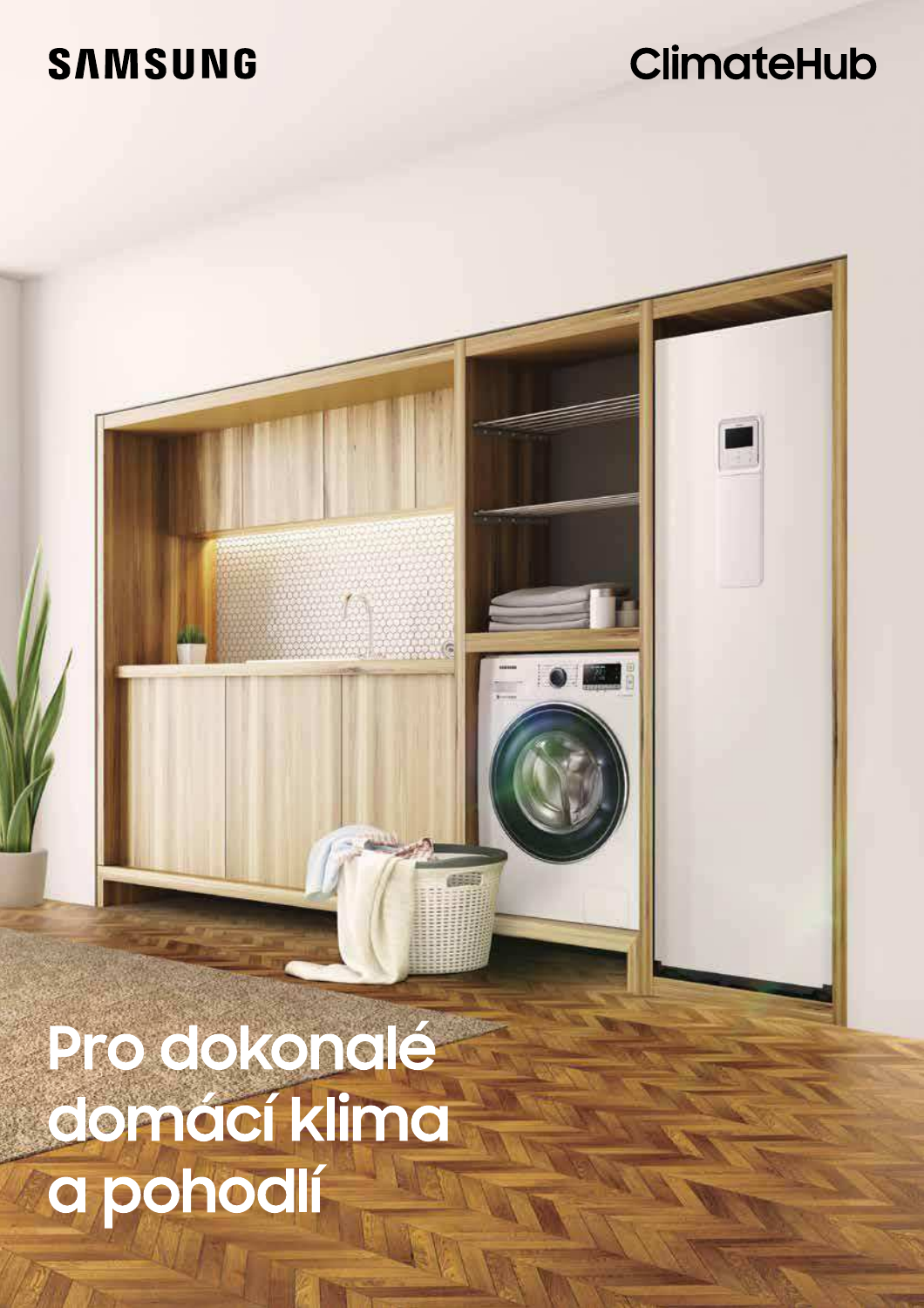## Představujeme vám **Samsung ClimateHub**

Nové integrované řešení Samsung ClimateHub pro vytápění a ohřev teplé užitkové vody přináší dokonalé domácí klima. Díky jednoduché instalaci, snadnému uvedení do provozu, tichému chodu a chytrému připojení je konečně snadné udržovat pohodlí domova.

#### Pro dokonalé domácí klima a pohodlí Chytré připojení Tichý provoz Snadná instalace Integrovaná hydro jednotka se zásobníkem Systém ClimateHub lze spravovat na Dnešní klimatizační systémy musí splňovat stále přísnější požadavky na hladinu hluku se vyznačuje kompaktním a modulárním dálku. Pomocí volitelné sady Wi-Fi mohou a minimalizovat akustické rušení kolem designem. Instalace je snadná díky uživatelé ovládat různé aspekty systému hydraulickým prvkům namontovaným prostřednictvím aplikace Samsung domu. 4krokový tichý režim systému Samsung ClimateHub umožňuje uživatelům z výroby a čelnímu servisnímu otvoru. SmartThings - zapínat a vypínat systém, snížit úroveň hluku vytvářeného venkovní Díky intuitivním možnostem údržby lze ovládat jeho funkce či naplánovat jeho uvedení do provozu provést s vynaložením provoz kdykoli a odkudkoli. jednotkou tepelného čerpadla na 35 dB(A). minimálního úsilí. (C) Podlahové vytápění ி Radiátor Teplá užitková voda



### **ClimateHub Mono**

**TITLE TITLE** 

<u> Aili Mil</u>

**TINI MIN** اتتارلتاتا

Konfigurace ClimateHub Mono sestává z jedné venkovní jednotky, která obsahuje hydronický systém, což usnadňuje instalaci a používání. Potenciál systému lze maximalizovat připojením k inteligentní síti (Smart Grid) nebo solární energii (PV).

Sada Wi-Fi

(پي

Θ

Teplá voda

ц. Dotykov<br>ovladač

mmm

## **ClimateHub Split**

Konfigurace ClimateHub Split sestává z jedné venkovní jednotky spojené potrubím obsahujícím chladivo s integrovanou hydro jednotkou se zásobníkem. Potenciál systému lze maximalizovat připojením k inteligentní síti (Smart Grid) nebo solární energii (PV).



### Integrované řešení Samsung



iděcích a provozních podmínek. Chytré připojení vyžaduje samostatné objednání sady Wi-Fi a instalaci aplikace Samsung SmartThings na chytrý telefon, dále síťové připojení a účet v aplikaci Samsur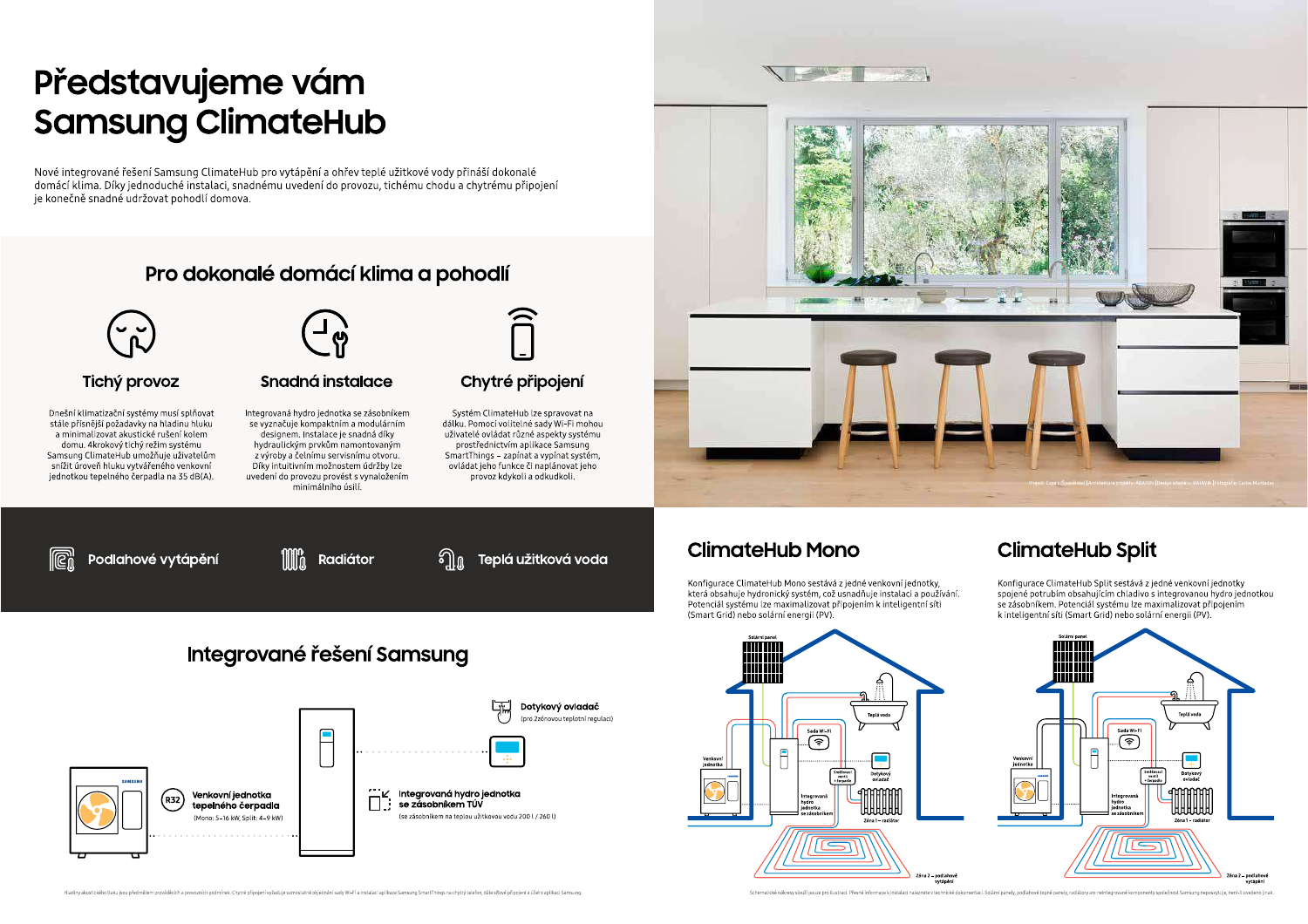## **Vlastnosti ClimateHub**

#### Kompaktní design

Řešení Samsung ClimateHub je založeno na kompaktní integrované hydro jednotce s velkým zásobníkem o objemu 200 l. respektive 260 l na teplou užitkovou vodu. Kompaktní a modulární konstrukce umožňuje přímou integraci systému do prostoru kuchyně nebo technické místnosti.



#### Intuitivní ovládání

Společnost Samsung zavedla nový dotykový ovladač s několika jazykovými možnostmi a jasným barevným displejem. Tento ovladač (včetně českého a slovenského jazyka) umožňuje nastavení teploty, sledování energií, nastavení letního času a rychlé sledování chyb.\*

.<br>Narázek ukazuje příklad aplikace a slouží pouze pro ilustraci.<br>Vždy zkontrolujte aktuální informace, abyste zjistili dostupnost jazykových verzí.





#### Smart Grid Ready a PV povoleno

Inteligentní síť (Smart Grid) efektivně integruje chování a akce všech uživatelů, kteří jsou k ní připojeni. Připravenost inteligentní sítě (Smart Grid) umožňuje uživatelům profitovat z ekonomicky efektivního a udržitelného zdroje napájení. Díky povolené funkci PV (fotovoltaická nebo "solární" energie) lze systém připojit k solárním panelům a šetřit energii pomocí obnovitelných zdrojů.

\* Použití funkce .PV novoleno" vyžaduje instalaci dalších zařízení třetích stran



#### Chytré připojení

Nový dotykový ovladač umožňuje uživatelům spravovat nastavení odlišné teploty pro každou zónu, což znamená, že vysokoteplotní radiátory a nízkoteplotní podlahové vytápění lze využívat efektivně. Pomocí volitelné sady Wi-Fi lze různé aspekty systému ovládat prostřednictvím aplikace Samsung SmartThings na vašem chytrém telefonu.\*

\* K dispozici na zařízeních iPhone a Android. Je vyžadováno síťové připojení<br>Je zapotřebí účet aplikace Samsung.

#### Bezproblémová údržba

Díky pohodlně umístěnému servisnímu otvoru a intuitivním možnostem údržby, které jsou k dispozici prostřednictvím použití karty Micro SD nebo mobilní aplikace Samsung S-Checker, lze z čela jednotky snadno řešit problémy i provést spuštění.\*

\* Podrobnější informace o mobilní aplikaci S-Checkerzískáte přímo od kontaktní osoby společnosti Samsung



#### Tichý provoz

Aby bylo možné splnit stále přísnější požadavky na úroveň hlučnosti, umožňuje Samsung ClimateHub snížit úroveň hluku prostřednictvím 4krokového tichého provozního režimu. V závislosti na konkrétním modelu a konkrétních provozních podmínkách je možné dosáhnout úrovně až 35 dB(A).



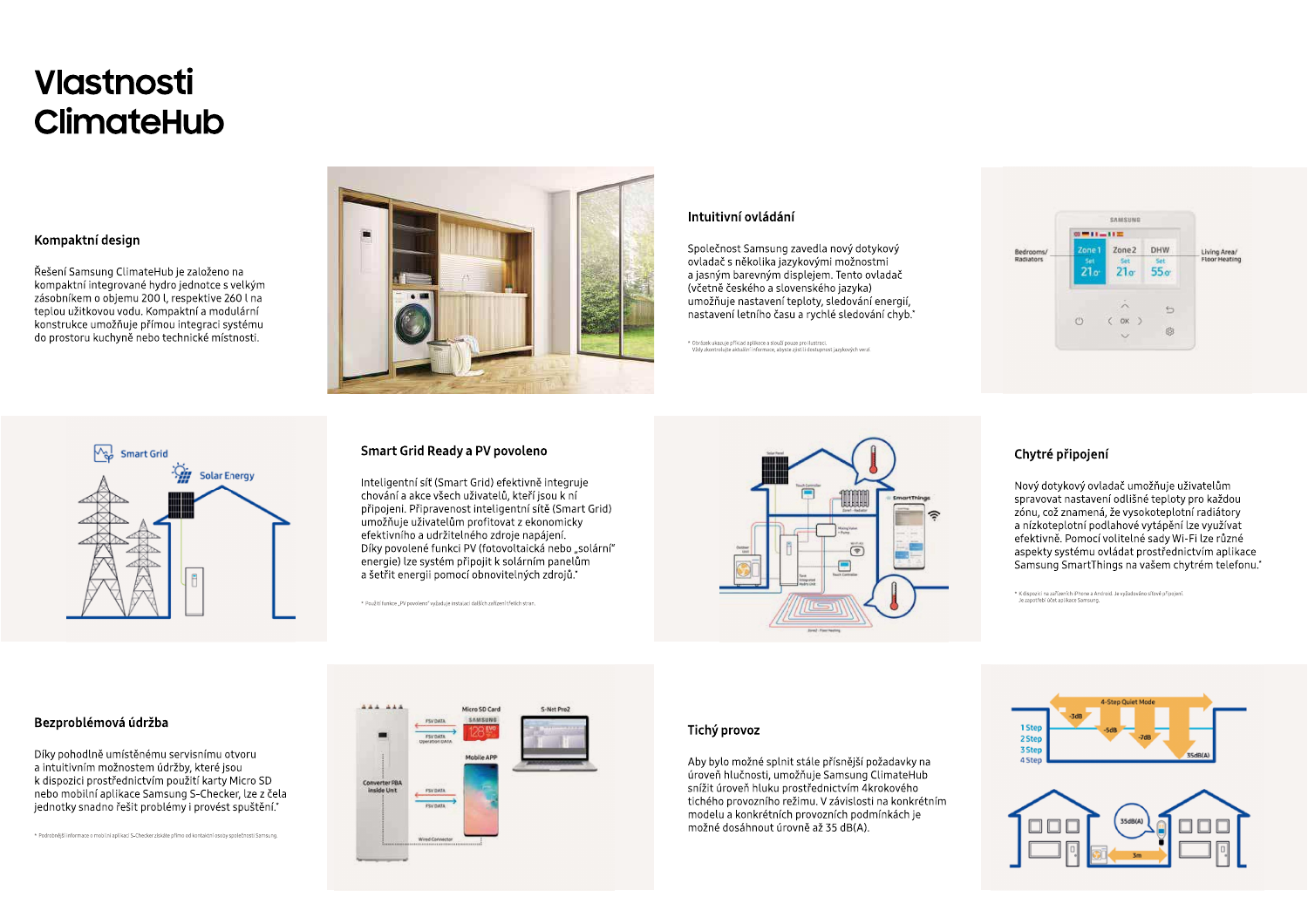

### Sestava ClimateHub



 $-222 - 222$ 

Venkovní jednotka R32

Integrovaná hydro<br>jednotka se zásobníkem

|                             |       |                |                |          | Integrovaná hydro jednotka s nádrží (Mono) |                | Integrovaná hydro jednotka s nádrží (Split) |                |                |                |
|-----------------------------|-------|----------------|----------------|----------|--------------------------------------------|----------------|---------------------------------------------|----------------|----------------|----------------|
|                             |       |                |                |          | 2001(10)                                   | 2601(10)       | 2601(30)                                    | 2001(10)       | 2601(10)       | 2601(30)       |
| Typ                         |       | Výkon          | Název modelu   | Kapacita | AE200RNWMEG/EU                             | AE260RNWMEG/EU | AE260RNWMGG/EU                              | AE200RNWSEG/EU | AE260RNWSEG/EU | AE260RNWSGG/EU |
| Venkovní<br>jednotka<br>R32 | Mono  | 1 <sub>0</sub> | AE050RXYDEG/EU | 5 kW     | ٠                                          |                |                                             |                |                |                |
|                             |       |                | AE080RXYDEG/EU | 8 kW     | ٠                                          | ٠              |                                             |                |                |                |
|                             |       |                | AE120RXYDEG/EU | 12 kW    | ۰                                          | ٠              |                                             |                |                |                |
|                             |       |                | AE160RXYDEG/EU | 16 kW    | ۰                                          | ٠              |                                             |                |                |                |
|                             |       | 3Ф             | AE080RXYDGG/EU | 8 kW     |                                            |                | ٠                                           |                |                |                |
|                             |       |                | AE120RXYDGG/EU | 12 kW    |                                            |                | ٠                                           |                |                |                |
|                             |       |                | AE160RXYDGG/EU | 16 kW    |                                            |                | ۰                                           |                |                |                |
|                             | Split | $1\Phi$        | AE040RXEDEG/EU | 4 kW     |                                            |                |                                             | ٠              | ٠              |                |
|                             |       |                | AE060RXEDEG/EU | 6 kW     |                                            |                |                                             | ٠              | ٠              |                |
|                             |       |                | AE090RXEDEG/EU | 9 kW     |                                            |                |                                             | ٠              | ٠              |                |
|                             |       | 3Ф             | AE090RXEDGG/EU | 9 kW     |                                            |                |                                             |                |                |                |
|                             |       |                |                |          |                                            |                |                                             |                |                |                |

### Volitelná sada Wi-Fi



|                                | Model                                | MIM-HO4FN                                                  |  |  |
|--------------------------------|--------------------------------------|------------------------------------------------------------|--|--|
|                                |                                      |                                                            |  |  |
| Ventilátor                     | Kompatibilní ovladač                 | MWR-WW10N (R32)                                            |  |  |
|                                | Max. připojených venkovních jednotek | 16                                                         |  |  |
|                                | Aplikace                             | SmartThings                                                |  |  |
|                                | Hlasové rozpoznávání                 | Bixby                                                      |  |  |
|                                | Uvítací chlazení/vytápění            | Geofencina                                                 |  |  |
|                                | Automatizace                         | Přizpůsobené ovládání s řadou prováděcích pravidel         |  |  |
|                                | Přidat sekvenci                      | Snadné ovládání v uživatelském režimu na míru.             |  |  |
|                                | Monitorování energie                 | Individuální monitorování výkonu až 16 venkovních jednotek |  |  |
| Rozměry výrobku (mm) Š × V × H |                                      | 185 × 130 × 29                                             |  |  |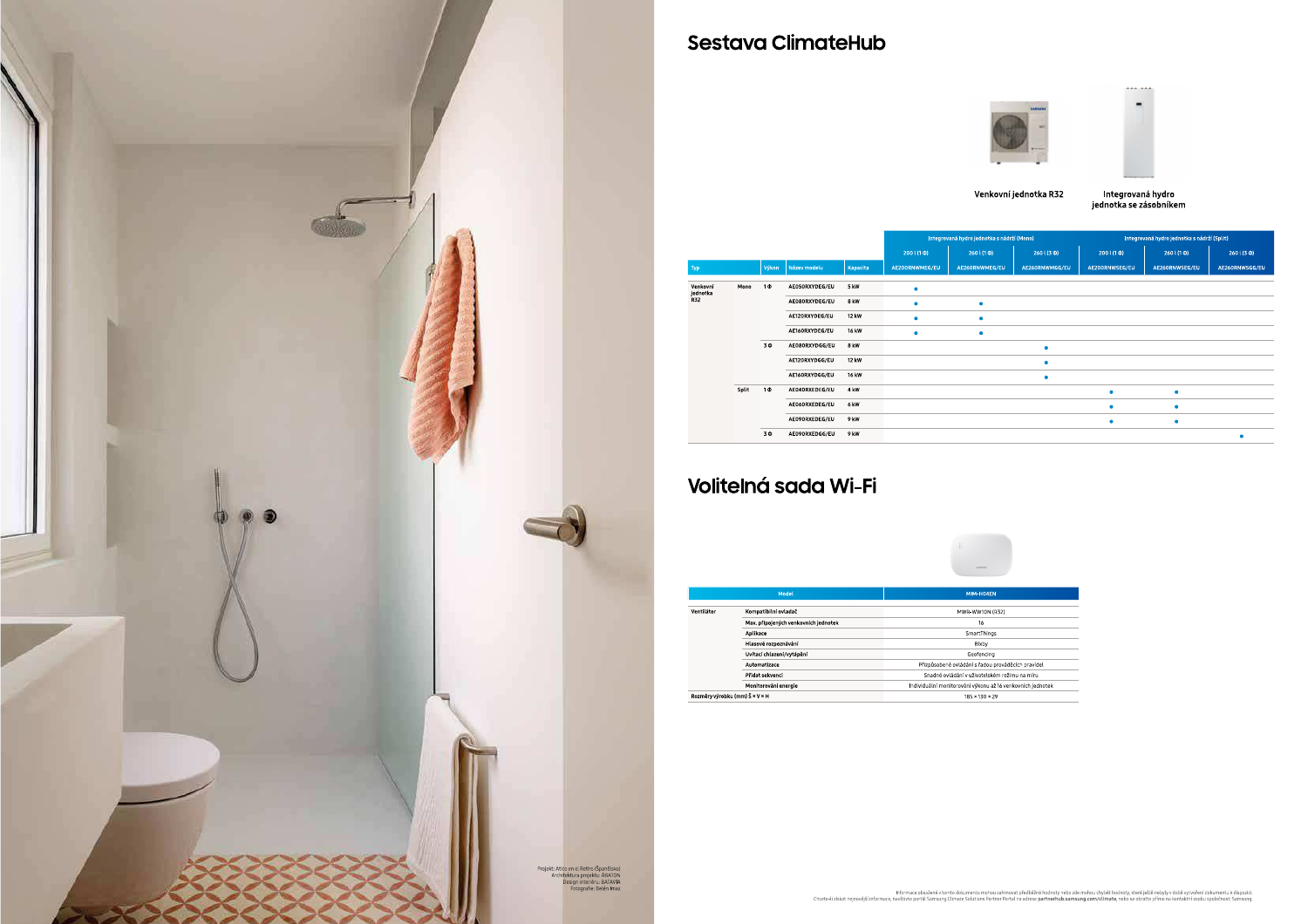## **ClimateHub** - specifikace

 $.........$  $\sim$ 

ClimateHub Mono  $(R32)$  Atm

|                   |                             | Vnitřní jednotka                                                        |                                         |                    | AE200RNWMEG/EU              | AE200RNWMEG/EU                                                                   | AE200RNWMEG/EU               |
|-------------------|-----------------------------|-------------------------------------------------------------------------|-----------------------------------------|--------------------|-----------------------------|----------------------------------------------------------------------------------|------------------------------|
|                   |                             | Venkovní jednotka                                                       |                                         |                    | AE050RXYDEG/EU              | AE080RXYDEG/EU                                                                   | AE120RXYDEG/EU               |
|                   |                             | Ovladač                                                                 |                                         |                    | MWR-WW10N                   | MWR-WW10N                                                                        | MWR-WW10N                    |
|                   |                             |                                                                         |                                         |                    |                             |                                                                                  |                              |
| Systém            | Provoz                      | Jmenovitá kapacita                                                      | Topení<br>A7/W351 / A7/W552             | W                  | 5 000 / 4 300               | 8000/7100                                                                        | 12 000 / 11 300              |
|                   |                             |                                                                         | Chlazení<br>A35/W181                    | W                  | 5000                        | 7500                                                                             | 12 000                       |
|                   |                             | Příkon (jmenovitý)                                                      | Topení<br>A7/W351 / A7/W552<br>Chlazení | w<br>W             | 1030/1520                   | 1770 / 2530                                                                      | 2650/3730                    |
|                   |                             |                                                                         | A35/W181                                |                    | 1140                        | 1900                                                                             | 2770                         |
|                   |                             | COP (jmenovité vytápění)<br>A7/W351 / A7/W552                           |                                         | W/W                | 4,85/2,83                   | 4,52/2,81                                                                        | 4,53/3,03                    |
|                   |                             | EER (jmenovité chlazení)<br>A35/W181                                    |                                         | W/W                | 4,39                        | 3,95                                                                             | 4,33                         |
|                   |                             | <b>SCOP LWT</b><br>35 °C / 55 °C                                        |                                         | W/W                | 4,46/3,2                    | 4,44/3,23                                                                        | 4,69/3,51                    |
|                   |                             | Průměrná sezónní účinnost vytápění prostoru Třída*<br>LWT 35 °C / 55 °C |                                         | $\sim$             | $A+++/A++$                  | $A+++/A++$                                                                       | $A+++(A++$                   |
|                   |                             | Proud                                                                   | MCA                                     | А                  | 16,00                       | 22,00                                                                            | 28,00                        |
|                   |                             |                                                                         | MFA                                     | $\mathsf A$        | 20,00                       | 27,50                                                                            | 35,00                        |
|                   |                             | Průtok vody                                                             | Min.                                    | l/min              | 7,00                        | 7,00                                                                             | 12,00                        |
|                   |                             |                                                                         | Max.                                    | L/min              | 48,00                       | 48,00                                                                            | 58,00                        |
|                   |                             | Teplota vody na výstupu <sup>3</sup>                                    | Topení                                  | ٩Ć                 | $15 - 65$                   | $15 - 65$                                                                        | $15 - 65$                    |
|                   |                             |                                                                         | Chlazení                                | $\rm ^{\circ}C$    | $5 - 25$                    | $5 - 25$                                                                         | $5 - 25$                     |
|                   | Funkce                      | <b>Smart Grid Ready</b>                                                 |                                         | $\overline{a}$     | ٠                           | $\bullet$                                                                        | $\bullet$                    |
|                   |                             | PV povoleno                                                             |                                         | $\sim$             | ٠                           | $\bullet$                                                                        | ٠                            |
|                   |                             | 2zónová regulace                                                        |                                         | ÷.                 | ٠                           | ٠                                                                                | ٠                            |
| Integrovaná hydro | Zdroj napájení              |                                                                         |                                         | $\Phi$ , #, V, Hz  | 1 Ф, 2, 220~240 V, 50 Hz    | 1 Ф, 2, 220~240 V, 50 Hz                                                         | 1 Ф, 2, 220~240 V, 50 Hz     |
| jednotka s nádrží | Objem zásobníku TÚV         |                                                                         |                                         | litrů              | 200                         | 200                                                                              | 200                          |
|                   | Deklarovaný profil zatížení |                                                                         |                                         | L/XL               | L                           | $\mathbf{L}$                                                                     | L                            |
|                   | Třída energetické účinnosti |                                                                         |                                         | $\sim$             | $\mathbb A$                 | $\mathbb A$                                                                      | A                            |
|                   | Hluk                        | Akustický tlak <sup>4</sup>                                             | Std<br>topení/chlazení                  | dB(A)              | 26                          | 26                                                                               | 30                           |
|                   |                             | Akustický výkon                                                         | Std topení                              | dB(A)              | 40                          | 40                                                                               | 44                           |
|                   | Rozměry                     | Čistá hmotnost                                                          |                                         | kg                 | 130,0                       | 130,0                                                                            | 130,0                        |
|                   | Čisté rozměry (Š × V × H)   |                                                                         |                                         | mm                 | 595 × 1800 × 700            | $595 \times 1800 \times 700$                                                     | $595 \times 1800 \times 700$ |
| Venkovní jednotka | Zdroj napájení              |                                                                         |                                         | Φ, V, Hz           | 1 Ф, 220~240 V, 50 Hz       | 1 Ф, 220~240 V, 50 Hz                                                            | 1 Ф, 220~240 V, 50 Hz        |
|                   | Kompresor<br>Typ            |                                                                         |                                         | $\frac{1}{2}$      | <b>BLDC Twin Rotary</b>     | <b>BLDC Twin Rotary</b>                                                          | <b>BLDC Twin Rotary</b>      |
|                   | Základní ohřívač            |                                                                         |                                         | $\overline{a}$     |                             | ٠                                                                                | $\bullet$                    |
|                   | Hluk                        | Akustický<br>tlak <sup>4</sup>                                          | Std topení                              | dB(A)              | 45                          | 48                                                                               | 50                           |
|                   |                             |                                                                         | Std chlazení                            | dB(A)              | 45                          | 48                                                                               | 50                           |
|                   |                             | Akustická<br>síla                                                       | Std topení                              | dB(A)              | 61                          | 63                                                                               | $64$                         |
|                   |                             |                                                                         | Std chlazení                            | dB(A)              | 62                          | 64                                                                               | 65                           |
|                   | Rozměry                     | Čistá hmotnost                                                          |                                         | kg                 | 58,5                        | 76,0                                                                             | 110,0                        |
|                   |                             | Čisté rozměry (Š × V × H)                                               |                                         | mm                 | $880 \times 798 \times 310$ | $940 \times 998 \times 330$                                                      | $940 \times 1420 \times 330$ |
|                   | Chladivo                    | Typ                                                                     |                                         | L.                 | <b>R32</b>                  | <b>R32</b><br>Tyto produkty obsahují fluorovaný skleníkový plyn R32 (GWP = 675). | <b>R32</b>                   |
|                   |                             | Plnění ve výrobě                                                        |                                         | tCO <sub>2</sub> e | 0,68                        | 0,78                                                                             | 1,49                         |
|                   |                             |                                                                         |                                         | kg                 | 1,00                        | 1,15                                                                             | 2,20                         |
|                   | Potrubí                     | Vodovodní potrubí (vytápění prostoru)                                   | Vstup/výstup                            | $\Phi$ , mm        | 28/28                       | 28/28                                                                            | 28/28                        |
|                   |                             | Vodovodní potrubí (DHW)                                                 | Vstup/výstup                            | $\Phi$ , mm        | 22/22                       | 22/22                                                                            | 22/22                        |
|                   | Provoz                      | Teplota okolí                                                           | Topení                                  | ٩C                 | $-25 - 35$                  | $-25 - 35$                                                                       | $-25 - 35$                   |
|                   |                             |                                                                         | Chlazení                                | ٩c                 | $10 - 46$                   | $10 - 46$                                                                        | $10 - 46$                    |
|                   |                             |                                                                         | DHW                                     | ۰c                 |                             |                                                                                  |                              |
|                   |                             |                                                                         |                                         |                    | $-25 - 43$                  | $-25 - 43$                                                                       | $-25 - 43$                   |

| Příslušenství    |            |                   |                          |  |  |
|------------------|------------|-------------------|--------------------------|--|--|
| $\sim -1$        | $\sim$     |                   |                          |  |  |
| Dotykový ovladač | Sada Wi-Fi | Externí termostat | Záložní ohřívač (4/6 kW) |  |  |
| MWR-WW10N        | MIM-H04EN  | MRW-TA            | MHC-*00FE                |  |  |

| AE200RNWMEG/EU               | AE260RNWMGG/EU                                                     | AE260RNWMGG/EU               | AE260RNWMGG/EU               |
|------------------------------|--------------------------------------------------------------------|------------------------------|------------------------------|
| AE160RXYDEG/EU               | AE080RXYDGG/EU                                                     | AE120RXYDGG/EU               | AE160RXYDGG/EU               |
| MWR-WW10N                    | MWR-WW10N                                                          | MWR-WW10N                    | MWR-WW10N                    |
|                              |                                                                    |                              |                              |
| 16 000 / 15 000              | 8 000 / 7 100                                                      | 12 000 / 11 300              | 16 000 / 15 000              |
| 14 000                       | 7500                                                               | 12 000                       | 14 000                       |
| 3 620 / 5 180                | 1770 / 2530                                                        | 2650/3730                    | 3 620 / 5 180                |
| 3 2 8 0                      | 1900                                                               | 2770                         | 3 2 8 0                      |
| 4,42/2,90                    | 4,52/2,81                                                          | 4,53/3,03                    | 4,42/2,90                    |
| 4,27                         | 3,95                                                               | 4,33                         | 4,27                         |
|                              |                                                                    |                              |                              |
| 4,48/3,53                    | 4,44/3,23                                                          | 4,69/3,51                    | 4,48/3,53                    |
| $A$ +++/A++                  | $A$ +++/A++                                                        | $A+++/A++$                   | $A+++/A++$                   |
| 32,00                        | 10,00                                                              | 10,00                        | 12,00                        |
| 40,00                        | 16,10                                                              | 16,10                        | 16,10                        |
| 12,00                        | 7,00                                                               | 12,00                        | 12,00                        |
| 58,00                        | 48,00                                                              | 58,00                        | 58,00                        |
| $15 - 65$                    | $15 - 65$                                                          | $15 - 65$                    | $15 - 65$                    |
| $5 - 25$                     | $5 - 25$                                                           | $5 - 25$                     | $5 - 25$                     |
| ۰                            | ۰                                                                  | $\bullet$                    | ٠                            |
| ٠                            | $\bullet$                                                          |                              | ٠                            |
| ٠                            | $\bullet$                                                          | $\bullet$                    | ٠                            |
|                              |                                                                    |                              |                              |
| 1 Ф, 2, 220~240 V, 50 Hz     | 3 Ф, 4, 380~415 V, 50 Hz                                           | 3 Ф, 4, 380~415 V, 50 Hz     | 3 Ф, 4, 380~415 V, 50 Hz     |
| 200                          | 260                                                                | 260                          | 260                          |
| $\mathsf{L}$                 | XL                                                                 | XL                           | XL                           |
| A                            | А                                                                  | A                            | A                            |
| 30                           | 26                                                                 | 30                           | 30                           |
| $44\,$                       | 40                                                                 | 44                           | 44                           |
| 130,0                        | 140,0                                                              | 140,0                        | 140,0                        |
| $595 \times 1800 \times 700$ | $595 \times 1800 \times 700$                                       | $595 \times 1800 \times 700$ | $595 \times 1800 \times 700$ |
| 1 Ф, 220~240 V, 50 Hz        | 3 Ф, 380~415 V, 50 Hz                                              | 3 Ф, 380~415 V, 50 Hz        | 3 Ф, 380~415 V, 50 Hz        |
| <b>BLDC Twin Rotary</b>      | <b>BLDC Twin Rotary</b>                                            | <b>BLDC Twin Rotary</b>      | <b>BLDC Twin Rotary</b>      |
| ٠                            |                                                                    | ٠                            | ٠                            |
|                              | 48                                                                 |                              |                              |
| 52                           |                                                                    | 50                           | 52                           |
| 54                           | 48                                                                 | 50                           | 54                           |
| 66                           | 63                                                                 | 64                           | 66                           |
| 68                           | 64                                                                 | 65                           | 68                           |
| 110,0                        | 75,0                                                               | 111,0                        | 111,0                        |
| $940\times1420\times330$     | $940 \times 998 \times 330$                                        | $940\times1420\times330$     | $940 \times 1420 \times 330$ |
| <b>R32</b>                   | <b>R32</b>                                                         | <b>R32</b>                   | <b>R32</b>                   |
|                              | Tyto produkty obsahují fluorovaný skleníkový plyn R32 (GWP = 675). |                              |                              |
| 1,49                         | 0,78                                                               | 1,49                         | 1,49                         |
| 2,20                         | 1,15                                                               | 2,20                         | 2,20                         |
|                              |                                                                    |                              |                              |
| 28/28                        | 28/28                                                              | 28/28                        | 28/28                        |
| 22/22                        | 22/22                                                              | 22/22                        | 22/22                        |
| $-25 - 35$                   | $-25 - 35$                                                         | $-25 - 35$                   | $-25 - 35$                   |
| $10 - 46$                    | $10 - 46$                                                          | $10 - 46$                    | $10 - 46$                    |
| $-25 - 43$                   | $-25 - 43$                                                         | $-25 - 43$                   | $-25 - 43$                   |
|                              |                                                                    |                              |                              |

' Energetický štítek A+++ je k dispozici podle klasifikace<br>štítků 2019, EU č. 811/2013, na stupnici od D do A +++.

'Stav A2W: (topení) voda vstup/výstup 30 °C / 35 °C,<br>venkovní vzduch 7 °C [DB] / 6 °C [WB]; (chlazení) voda<br>vstup/výstup 23 °C / 18 °C, venkovní vzduch 35 °C [DB].

<sup>2</sup>Stav A2W: (topení) voda vstup/výstup 47 °C / 55 °C,<br>venkovní vzduch 7 °C [DB] / 6 °C [WB].

365 °C až +10 °C (max. 60 °C až -5 °C)

°Úroveň akustického tlaku se měří v anechoické komoře.<br>Úroveň akustického tlaku je relativní hodnota závislá na<br>vzdálenosti a akustickém prostředí. Úroveň akustického<br>tlaku se může v závislosti na provozních podmínkách liš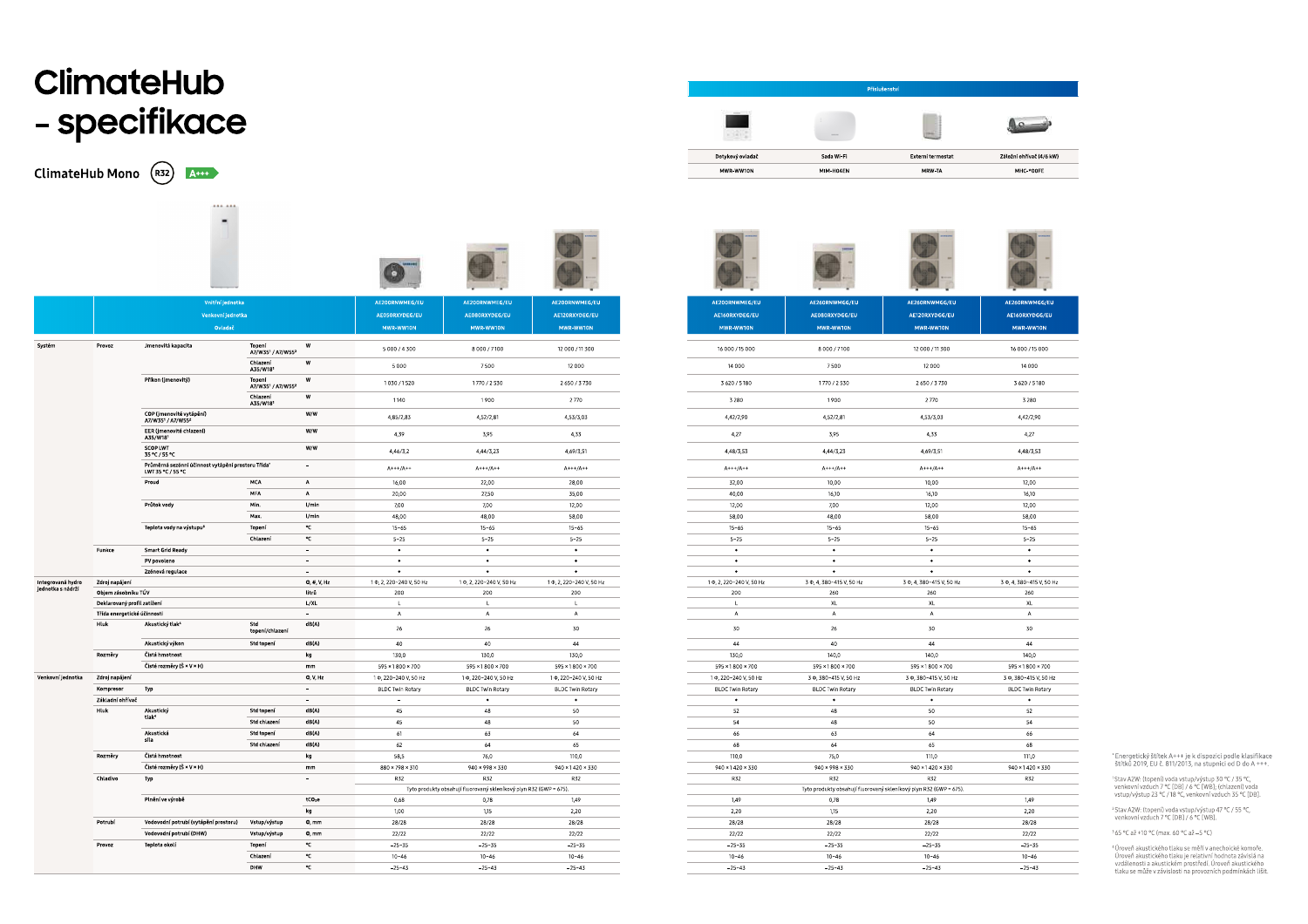## **ClimateHub** - specifikace

\*\*\* \*\*\*  $\sim$ 

ClimateHub Split  $(x_3)$   $x_4...$ 

|                                        |                                          | Vnitřní jednotka                                                        |                                                     |                                                      | AE200RNWSEG/EU                      | AE200RNWSEG/EU                                                     | AE200RNWSEG/EU                       |
|----------------------------------------|------------------------------------------|-------------------------------------------------------------------------|-----------------------------------------------------|------------------------------------------------------|-------------------------------------|--------------------------------------------------------------------|--------------------------------------|
|                                        |                                          | Venkovní jednotka                                                       |                                                     |                                                      | AE040RXEDEG/EU                      | AE060RXEDEG/EU                                                     | AE090RXEDEG/EU                       |
|                                        |                                          | Ovladač                                                                 |                                                     |                                                      | MWR-WW10N                           | MWR-WW10N                                                          | MWR-WW10N                            |
|                                        |                                          |                                                                         |                                                     |                                                      |                                     |                                                                    |                                      |
| Systém                                 | Provoz                                   | Jmenovitá kapacita                                                      | Topení<br>A7/W35 <sup>1</sup> / A7/W55 <sup>2</sup> | W                                                    | 4400/3900                           | 6000/5200                                                          | 9000 / 8000                          |
|                                        |                                          |                                                                         | Chlazení<br>A35/W181                                | W                                                    | 5000                                | 6500                                                               | 8700                                 |
|                                        |                                          | Příkon (jmenovitý)                                                      | Topení<br>A7/W35 <sup>1</sup> / A7/W55 <sup>2</sup> | W                                                    | 846/1320                            | 1220/1810                                                          | 1870 / 2730                          |
|                                        |                                          |                                                                         | Chlazení<br>A35/W181                                | W<br>W/W                                             | 1090                                | 1470                                                               | 2110                                 |
|                                        |                                          | COP (jmenovité vytápění)<br>A7/W351/A7/W552<br>EER (jmenovité chlazení) |                                                     | W/W                                                  | 5,20/2,95                           | 4,92/2,87                                                          | 4,81/2,93                            |
|                                        |                                          | A35/W181<br>SCOP LWT                                                    |                                                     | W/W                                                  | 4,59                                | 4,42                                                               | 4,12                                 |
|                                        |                                          | 35 °C / 55 °C<br>Průměrná sezónní účinnost vytápění prostoru Třída      |                                                     | $\overline{a}$                                       | 4,58/3,25                           | 4,58/3,31                                                          | 4,45/3,24                            |
|                                        |                                          | LWT 35 °C / 55 °C                                                       |                                                     |                                                      | $A+++/A++$                          | $A+++/A++$                                                         | $A+++/A++$                           |
|                                        |                                          | Proud                                                                   | MCA                                                 | А                                                    | 16,00                               | 16,00                                                              | 22,00                                |
|                                        |                                          |                                                                         | MFA                                                 | $\mathbb A$<br>٩C                                    | 20,00<br>$15 - 65$                  | 20,00<br>$15 - 65$                                                 | 27,50<br>$15 - 65$                   |
|                                        |                                          | Teplota vody na výstupu <sup>3</sup>                                    | Topení                                              |                                                      |                                     |                                                                    |                                      |
|                                        |                                          |                                                                         | Chlazení                                            | ٥C<br>$\overline{\phantom{a}}$                       | $5 - 25$                            | $5 - 26$                                                           | $5 - 27$                             |
|                                        | Funkce<br>Smart Grid Ready / PV povoleno |                                                                         |                                                     |                                                      | $\bullet$                           | $\bullet$                                                          | $\bullet$                            |
|                                        | 4krokový tichý režim                     |                                                                         |                                                     | $\overline{\phantom{a}}$<br>$\sim$                   | ٠<br>٠                              | ٠<br>٠                                                             | ٠<br>٠                               |
|                                        |                                          | 2zónová regulace                                                        |                                                     |                                                      |                                     |                                                                    |                                      |
| Integrovaná hydro<br>jednotka s nádrži | Zdroj napájení                           |                                                                         |                                                     | Φ, #, V, Hz                                          | 1 Ф, 2, 220~240 V, 50 Hz            | 1 Ф, 2, 220~240 V, 50 Hz                                           | 1 Ф, 2, 220~240 V, 50 Hz             |
|                                        | Objem zásobníku TÚV                      |                                                                         |                                                     | litrů                                                | 200                                 | 200                                                                | 200                                  |
|                                        | Deklarovaný profil zatížení              |                                                                         |                                                     | L/XL                                                 | $\mathsf{L}$                        | t.                                                                 | $\mathsf L$                          |
|                                        | Třída energetické účinnosti<br>Hluk      | Akustický tlak <sup>4</sup>                                             |                                                     |                                                      | A+<br>26                            | $A+$<br>26                                                         | $A+$<br>26                           |
|                                        |                                          |                                                                         | Std topení/chlazení                                 | dB(A)                                                | 40                                  | 40                                                                 | 40                                   |
|                                        |                                          | Akustický výkon<br>Čistá hmotnost                                       | Std topení                                          | dB(A)                                                |                                     |                                                                    |                                      |
|                                        | Rozměry                                  | Čisté rozměry (Š × V × H)                                               |                                                     | kg                                                   | 136<br>$595 \times 1800 \times 700$ | 136<br>$595 \times 1800 \times 700$                                | 136<br>$595 \times 1800 \times 700$  |
|                                        |                                          |                                                                         |                                                     | mm                                                   | 1 Ф, 220~240 V, 50 Hz               | 1 Ф, 220~240 V, 50 Hz                                              | 1 Ф, 220~240 V, 50 Hz                |
| Venkovní jednotka                      | Zdroj napájení<br>Kompresor              |                                                                         |                                                     | $\Phi$ , V, Hz                                       |                                     |                                                                    |                                      |
|                                        |                                          | Typ                                                                     |                                                     | $\overline{\phantom{a}}$<br>$\overline{\phantom{a}}$ | <b>BLDC Twin Rotary</b><br>ä,       | <b>BLDC Twin Rotary</b><br>i.                                      | <b>BLDC Twin Rotary</b><br>$\bullet$ |
|                                        | Základní ohřívač                         |                                                                         |                                                     |                                                      |                                     |                                                                    |                                      |
|                                        | Hluk                                     | Akustický<br>tlak <sup>4</sup>                                          | Std topení                                          | dB(A)                                                | 44                                  | 47                                                                 | 49                                   |
|                                        |                                          |                                                                         | Std chlazení<br>Noční režim při 3 m                 | dB(A)<br>dB(A)                                       | 46<br>$\leq 35$                     | 47<br>35                                                           | 49<br>35                             |
|                                        |                                          | Akustická                                                               | Std topení                                          | dB(A)                                                | 58                                  | $60\,$                                                             | 64                                   |
|                                        |                                          | síla                                                                    | Std chlazení                                        | dB(A)                                                | 61                                  | 62                                                                 | 63                                   |
|                                        | Rozměry                                  | Čistá hmotnost                                                          |                                                     | kg                                                   | 46,5                                | 46,5                                                               | 73,0                                 |
|                                        |                                          | Čisté rozměry (Š × V × H)                                               |                                                     | mm                                                   | $880 \times 638 \times 310$         | $880 \times 638 \times 310$                                        | $940 \times 998 \times 330$          |
|                                        | Chladivo                                 |                                                                         |                                                     |                                                      | <b>R32</b>                          | <b>R32</b>                                                         | <b>R32</b>                           |
|                                        |                                          | Typ<br>Plnění ve výrobě                                                 |                                                     |                                                      |                                     | Tyto produkty obsahují fluorovaný skleníkový plyn R32 (GWP = 675). |                                      |
|                                        |                                          |                                                                         |                                                     | tCO <sub>2</sub> e                                   | 0,81                                | 0,81                                                               | 0,95                                 |
|                                        |                                          |                                                                         |                                                     | kg                                                   | 1,2                                 | 1,2                                                                | 1,4                                  |
|                                        | Potrubi                                  | Připojení potrubí                                                       | Potrubí na kapalinu                                 | <b>O</b> , mm (palce)                                | 6,35(1/4)                           | 6,35(1/4")                                                         | 6,35(1/4")                           |
|                                        |                                          |                                                                         | Potrubí na plyn                                     | <b>O</b> , mm (palce)                                | 15,88 (5/8")                        | 15,88 (5/8")                                                       | 15,88 (5/8")                         |
|                                        |                                          | Délka potrubí<br>(venkovní jednotka – vnitřní jednotka)                 | Max. [ekviv.]                                       | $\mathsf{m}$                                         | 30,00                               | 30,00                                                              | 35,00                                |
|                                        |                                          | Výškový rozdíl<br>(vnitřní jednotka – vnitřní jednotka)                 | Max.                                                | $\mathsf{m}$                                         | 20,00                               | 20,00                                                              | 20,00                                |
|                                        |                                          | Vodovodní potrubí (vytápění prostoru)                                   | Vstup/výstup                                        | $0$ . mm                                             | 28/28                               | 28/28                                                              | 28/28                                |
|                                        |                                          | Vodovodní potrubí (DHW)                                                 | Vstup/výstup                                        | $0$ mm                                               | 22/22                               | 22/22                                                              | 22/22                                |
|                                        | Provoz                                   | Teplota okolí                                                           | Topení                                              | ۰c                                                   | $-25 - 35$                          | $-25 - 35$                                                         | $-25 - 35$                           |
|                                        |                                          |                                                                         | Chlazení                                            | ۰c                                                   | $10 - 46$                           | $10 - 46$                                                          | $10 - 46$                            |
|                                        |                                          |                                                                         | <b>DHW</b>                                          | ٩r                                                   | $-25 - 43$                          | $-25 - 43$                                                         | $-25 - 43$                           |

|                  | Příslušenství |                   |                          |  |  |  |
|------------------|---------------|-------------------|--------------------------|--|--|--|
| ---              | $\sim$        |                   |                          |  |  |  |
| Dotykový ovladač | Sada Wi-Fi    | Externí termostat | Záložní ohřívač (4/6 kW) |  |  |  |
| MWR-WW10N        | MIM-H04EN     | MRW-TA            | MHC-*00FE                |  |  |  |

| AE260RNWSEG/EU               | AE260RNWSEG/EU                                                     | AE260RNWSEG/EU               | AE260RNWSGG/EU               |
|------------------------------|--------------------------------------------------------------------|------------------------------|------------------------------|
| AE040RXEDEG/EU               | AE060RXEDEG/EU                                                     | AE090RXEDEG/EU               | AE090RXEDGG/EU               |
|                              |                                                                    |                              |                              |
| MWR-WW10N                    | MWR-WW10N                                                          | MWR-WW10N                    | MWR-WW10N                    |
| 4 400 / 3 900                | 6 000 / 5 200                                                      | 9000 / 8000                  | 9000 / 8000                  |
| 5000                         | 6500                                                               | 8700                         | 8700                         |
| 846 / 1320                   | 1220/1810                                                          | 1870 / 2730                  | 1870 / 2730                  |
| 1090                         | 1470                                                               | 2110                         | 2110                         |
| 5,20/2,95                    | 4,92/2,87                                                          | 4,81/2,93                    | 4,81/2,93                    |
| 4,59                         | 4,42                                                               | 4,12                         | 4,12                         |
| 4,58/3,25                    | 4,58/3,31                                                          | 4,45/3,24                    | 4,45/3,24                    |
| $A+++/A++$                   | $A+++/A++$                                                         | $A++/A++$                    | $A+++/A++$                   |
| 16,00                        | 16,00                                                              | 22,00                        | 10,00                        |
| 20,00                        | 20,00                                                              | 27,50                        | 16,10                        |
| $15 - 65$                    | $15 - 65$                                                          | $15 - 65$                    | $15 - 65$                    |
| $5 - 28$                     | $5 - 29$                                                           | $5 - 30$                     | $5 - 31$                     |
| ۰                            | ۰                                                                  | ۰                            | ۰                            |
| $\bullet$                    | $\bullet$                                                          | $\bullet$                    | $\bullet$                    |
| ۰                            | ٠                                                                  | $\bullet$                    | ٠                            |
| 1 Ф, 2, 220~240 V, 50 Hz     | 1 Ф, 2, 220~240 V, 50 Hz                                           | 1 Ф, 2, 220~240 V, 50 Hz     | 3 Ф, 4, 380~415 V, 50 Hz     |
| 260                          | 260                                                                | 260                          | 260                          |
| XL                           | XL                                                                 | XL                           | XL                           |
| A+                           | $A+$                                                               | $A +$                        | A+                           |
| 26                           | 26                                                                 | 26                           | 26                           |
| 40                           | 40                                                                 | 40                           | 40                           |
| 146,0                        | 146,0                                                              | 146,0                        | 146,0                        |
| $595 \times 1800 \times 700$ | $595 \times 1800 \times 700$                                       | $595 \times 1800 \times 700$ | $595 \times 1800 \times 700$ |
| 1 Ф, 220~240 V, 50 Hz        | 1 Ф, 220~240 V, 50 Hz                                              | 1 Ф, 220~240 V, 50 Hz        | 3 Ф, 380~415 V, 50 Hz        |
| <b>BLDC Twin Rotary</b>      | <b>BLDC Twin Rotary</b>                                            | <b>BLDC Twin Rotary</b>      | <b>BLDC Twin Rotary</b>      |
| ×,                           | $\sim$                                                             | $\bullet$                    | ٠                            |
| 44                           | 47                                                                 | 49                           | 49                           |
| 46                           | 47                                                                 | 49                           | 49                           |
| $\leq 35$                    | 35                                                                 | 35                           | 35                           |
| 58                           | 60                                                                 | 64                           | 64                           |
| 61                           | 62                                                                 | 63                           | 63                           |
| 46,5                         | 46,5                                                               | 73,0                         | 72,0                         |
| $880 \times 638 \times 310$  | $880 \times 638 \times 310$                                        | $940 \times 998 \times 330$  | $940 \times 998 \times 330$  |
| <b>R32</b>                   | <b>R32</b>                                                         | <b>R32</b>                   | <b>R32</b>                   |
|                              | Tyto produkty obsahují fluorovaný skleníkový plyn R32 (GWP = 675). |                              |                              |
| 0,81                         | 0,81                                                               | 0,95                         | 0,95                         |
|                              |                                                                    |                              |                              |
| 1,2<br>6,35(1/4")            | 1,2<br>6,35 (1/4")                                                 | 1,4<br>6,35 (1/4")           | 1,4<br>6,35 (1/4")           |
| 15,88 (5/8")                 | 15,88 (5/8")                                                       | 15,88 (5/8")                 | 15,88 (5/8")                 |
| 30,00                        | 30,00                                                              | 35,00                        | 35,00                        |
| 20,00                        | 20,00                                                              | 20,00                        | 20,00                        |
| 28/28                        | 28/28                                                              | 28/28                        | 28/28                        |
| 22/22                        | 22/22                                                              | 22/22                        | 22/22                        |
| $-25 - 35$                   | $-25 - 35$                                                         | $-25 - 35$                   | $-25 - 35$                   |
| $10 - 46$                    | $10 - 46$                                                          | $10 - 46$                    | $10 - 46$                    |
|                              |                                                                    |                              |                              |
| $-25 - 43$                   | $-25 - 43$                                                         | $-25 - 43$                   | $-25 - 43$                   |

\*Energetický štítek A+++ je k dispozici podle klasifikace<br>štítků 2019, EU č. 811/2013, na stupnici od D do A +++.

'Stav A2W: (topení) voda vstup/výstup 30 °C / 35 °C,<br>venkovní vzduch 7 °C [DB] / 6 °C [WB]; (chlazení) voda<br>vstup/výstup 23 °C / 18 °C, venkovní vzduch 35 °C [DB].

<sup>2</sup>Stav A2W: (topení) voda vstup/výstup 47 °C / 55 °C,<br>venkovní vzduch 7 °C [DB] / 6 °C [WB].

365 °C až +10 °C (max. 60 °C až -5 °C)

" roveň akustického tlaku se měří v anechoické komoře.<br>Úroveň akustického tlaku je relativní hodnota<br>Závislá na vzdálenosti a akustického prostředí.<br>Úroveň akustického tlaku se může v závislosti na uvozních podmínkách liš